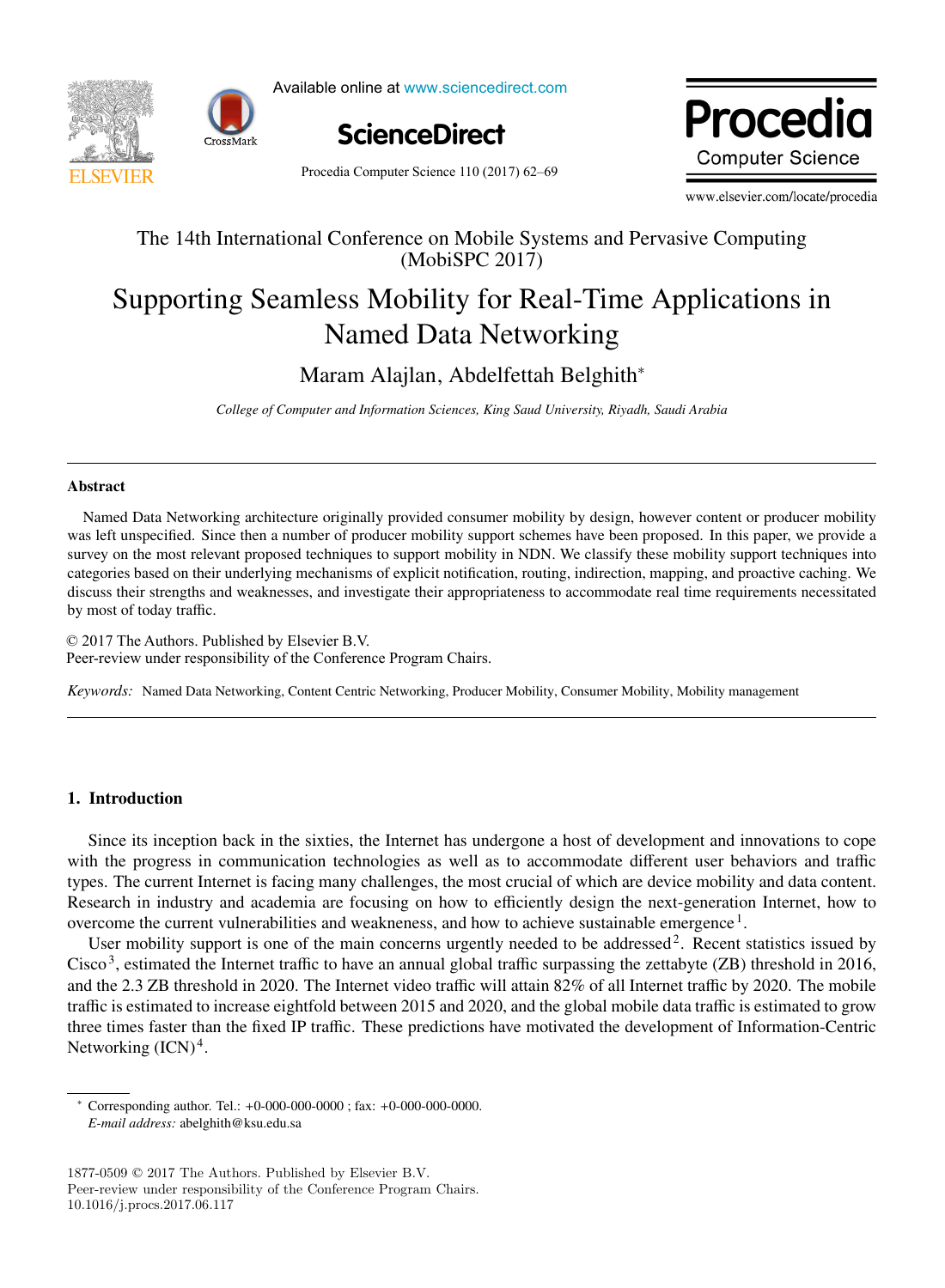The ICN paradigm is shaping the future Internet architecture by focusing on the data itself rather than its hosting location. This represents a radical shift from a host-centric communication model to a content-centric model that supports among others unique and location-independent content names, in-network caching and name-based routing. Some of the well-known ICN approaches that have been recently explored are Named Data Networking (NDN) and its predecessor the Content-Centric Networking (CCN)<sup>56</sup>, DONA<sup>7</sup>, MobilityFirst<sup>8</sup>. Among those NDN stands out as the most promising candidate<sup>9</sup>, and as such, we restrict our attention in this paper to NDN.

NDN can use IP services such as inter-domain routing policies and Domain Name Service (DNS) because its basic design is based on the Internet. With little modification, the IP routing protocols such as Open Shortest Path First (OSPF) and Border Gateway Protocol (BGP) can be borrowed to the NDN. However, NDN has its own enhanced features. First, the data packets do not have source and destination addresses, but instead each data packet has a content name, and therfore it is independent from its source and destination. Contents are signed by their producers and verified by their consumers. Multi-path forwarding is also supported in NDN, thus the request can be forwarded at the same time to multiple interfaces. In-network caching plays a central role in NDN so that contents may be obtained from nearby caches rather than from distant hosting locations. NDN inherently supports consumer mobility. However for scalability purposes, the separation between location and identity is partial in  $NDN<sup>4</sup>$ . As such supporting the host (or producer) mobility remains a real challenge. With the constantly growing proliferation of mobile devices, it becomes essential to find efficient ways to support mobility. Standard protocols were developed for the Internet, such as Mobile IP (MIP)<sup>10</sup> and Proxy Mobile IP (PMIP)<sup>11</sup>. The underlying ideas of these standards are also borrowed into the NDN, and most of the NDN solutions to support mobility are more or less derived from these protocols. In this paper, we review the most relevant proposed techniques to support seamless mobility in NDN, and identify their strengths and weaknesses. Besides, we classify the proposed techniques into some useful categories based on their operational mechanisms of explicit notification, routing, indirection, mapping, and proactive caching The paper is organized as follows. Section 2 describes the NDN communication model and the way it supports producer and consumer mobility. Section 3 gives an overview about different approaches proposed in the literature to support the seamless mobility in NDN. We qualitatively compare these approaches in section 4, present and discuss their advantages and weaknesses. Finally, we conclude the paper in section 5.

#### 2. NDN Communication Model

NDN adopts a simple communication model using two types of packets: Interest packet and Data packet. The communication is initiated by the consumer device by broadcasting an Interest packet about a named content over all available network faces. The Interest will be forwarded in the network hop-by-hop until reaching the content provider or a node storing (caching) the content, which will reply with the Data. The Data packet retraces back the path followed by of the Interest packet to be delivered to the consumer(s). To maintain a strict flow balance, the Interest and Data packets are one-for-one, so data is transmitted only in response to an Interest. Each NDN node maintains three data structures: 1) Content Store (CS), 2) Pending Interest Table (PIT), and 3) Forwarding Information Base (FIB). The CS is used as a cache to store recent retrieved data contents. The PIT serves to keep track of the Interests requesting faces. The FIB is the routing engine which provides the next hop face(s).

It is quite simple to support consumer mobility in NDN. When a consumer moves, it can re-send the Interest packet from the new location for any unsatisfied Interest. This can be done seamlessly because no registration is required<sup>12</sup>. The new request for the content will be satisfied by the first common router between the old and new routers. It has been already shown that the NDN can satisfy up to 97% of the consumer interests during high mobility situations  $13$ . However, it is a challenging task to support provider mobility because it necessitates the updating of the FIBs pointing to this provider. This requires from the routing protocol to advertise the new content prefix which would amount to a high overhead under high-mobility situations. Changes in topology forces the provider device to be inaccessible during the hand-off. The inherently support of "multi-sourcin" (e.g. multiple caches) mitigates this problem<sup>12</sup>. However, still a long delay is encountered under high mobility scenarios, since the ratio between the capacity of the cache and the number of the contents in the network should be around  $(10^{-5})$  according to<sup>2</sup>. To sum up, NDN still can not satisfy the requirements of real-time applications 14,15.

For scalability purposes, the separation between the location-identity is only partial in  $NDN<sup>4</sup>$ . Although the content name is decoupled from the location, this does not mean that the content name is completely separated from its